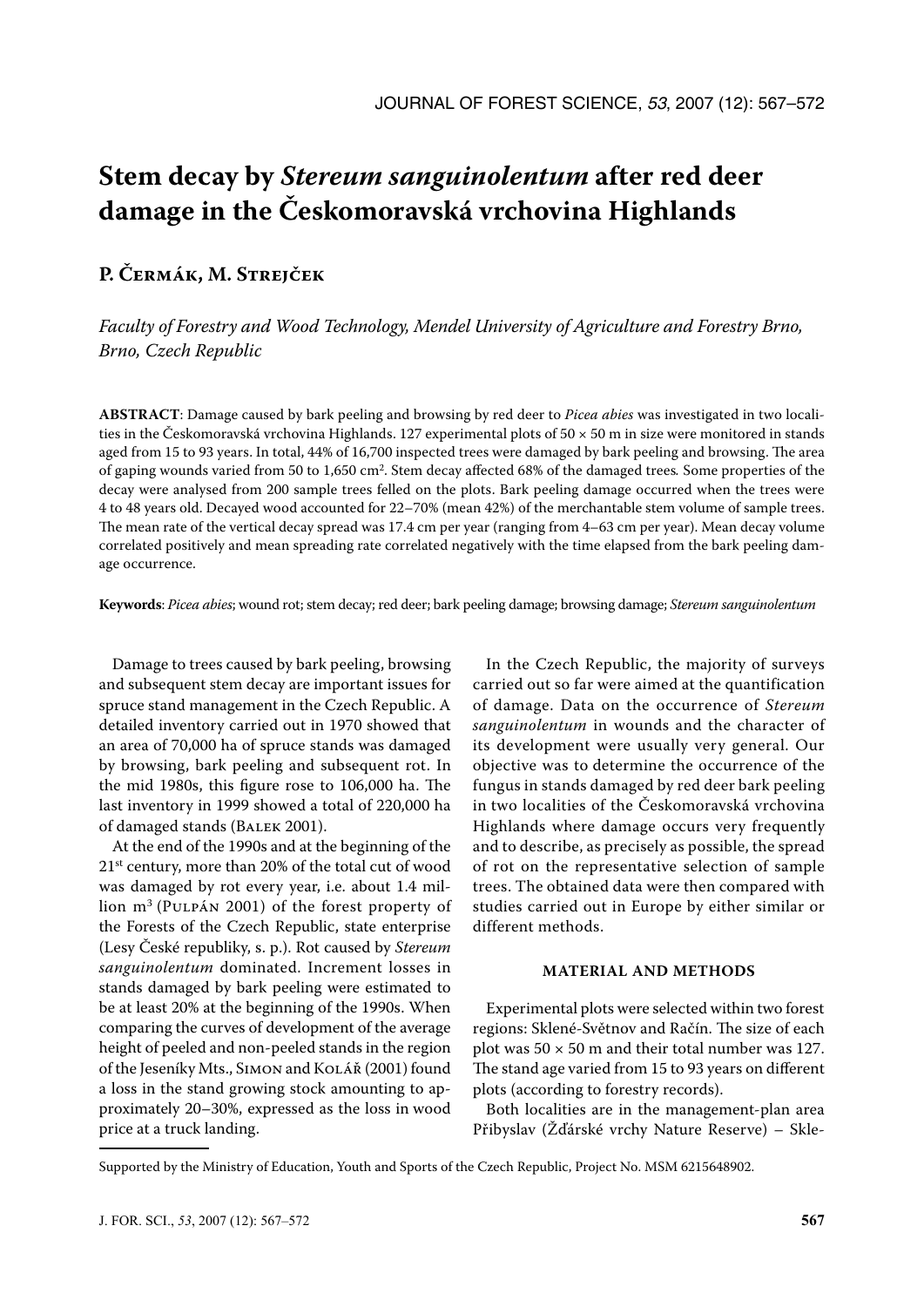Table 1. The proportion of trees damaged by bark peeling and browsing and the proportion of trees with rot

| Locality       | Total number<br>of trees | No. of trees<br>damaged by<br>bark peeling | % in the total<br>number of trees | No. of trees<br>with wound rot | % in the number<br>of damaged trees |
|----------------|--------------------------|--------------------------------------------|-----------------------------------|--------------------------------|-------------------------------------|
| Sklené-Světnov | 8,550                    | 4,124                                      | 48                                | 2,888                          | 70                                  |
| Račín          | 8.150                    | 3,260                                      | 40                                | 2,152                          | 66                                  |
| Total          | 16,700                   | 7,380                                      | 44                                | 5,040                          | 68                                  |

né-Světnov at altitudes of 640–780 m, Račín at altitudes of 550–780 m. Monocultures of *Picea abies* predominate with the spruce proportion exceeding 90%. In some younger stands, group-admixed *Fagus sylvatica* occurs. The area is a part of a hunting ground with the regulated spring population of red deer 10 animals/1,000 ha. Sixty-six experimental plots were selected in Sklené-Světnov: 3 in the 1<sup>st</sup>, 23 in the  $2<sup>nd</sup>$ , 20 in the  $3<sup>rd</sup>$ , 18 in the  $4<sup>th</sup>$  and 2 in the 5th age class. Sixty-one experimental plots were selected in Račín: 5 in the  $1<sup>st</sup>$ , 21 in the  $2<sup>nd</sup>$ , 23 in the  $3<sup>rd</sup>$ , 12 in the  $4<sup>th</sup>$  age class.

On each of the plots, spruce trees were classified into the following categories: healthy tree, damaged tree, damaged tree affected by rot (gaping wound, oozing wound occlusions, and wounds of large extent). In total, 16,700 trees were examined (8,550 trees in Sklené-Světnov, 8,150 trees in Račín). The monitoring was carried out in 2004 (Sklené-Světnov) and 2006 (Račín).

On selected plots, sample trees (damaged trees affected by rot) with mensurational quantities approaching the values of the mean tree were marked. On each of the plots, 5–10 sample trees (by the stand<br>250, and the number of suitable trees) were felled age and the number of suitable trees) were felled and studied in detail. In total, 200 sample trees were studied – 97 in Sklené-Světnov and 103 in Račín. The sample trees were measured (wound dimensions to the nearest  $\pm 25$  cm<sup>2</sup>, total length in cm, diameter in cm, wound distance from the stem base in cm) and then cut to one-metre sections up to the point where the decay was no more visible at the upper end of the  $\frac{1}{1}$ s<br>ie<br>ce<br>es

section. The last section was further cut into 5 cm discs to determine the highest point of the decay in the stem as accurately as possible. With the use of the obtained parameters and Smalian's or Huber's formula, the section volumes were calculated as well as the volumes of healthy and decayed wood. The loss of wood by decay was determined as the proportion of decay volume in the whole sample tree volume. At the wound level, a 5 cm thick disc was cut out of the stem. The block was dendrochronologically evaluated and the year of injury was determined. The rate of rot progress in cm/year was determined as the height of rot ascent divided by the number of years elapsed from the year of the damage occurrence. When determining the rate of *S. sanguinolentum* progress, we did not take into account a possibility that the infection may not have occurred in the year of the stem damage by bark peeling or browsing but in the following years. In fact, it is not possible to determine the year of infection retrospectively.

In both localities, the discs cut from the wound level were photographed with a digital camera and the percentage of decayed wood was marked out. But only in Sklené-Světnov, the cross-section area and the area of decayed wood were precisely deter-67 mined at length from the photographs with the aid 58 of LUCIA G program.

#### **RESULTS**

The monitoring showed that the proportion of trees damaged by bark peeling and browsing in 21–40 41–60 61–80



Fig. 1. The percentage of trees attacked by *Stereum sanguinolentum* in the total number of damaged trees in the particular age classes. A linear trend is marked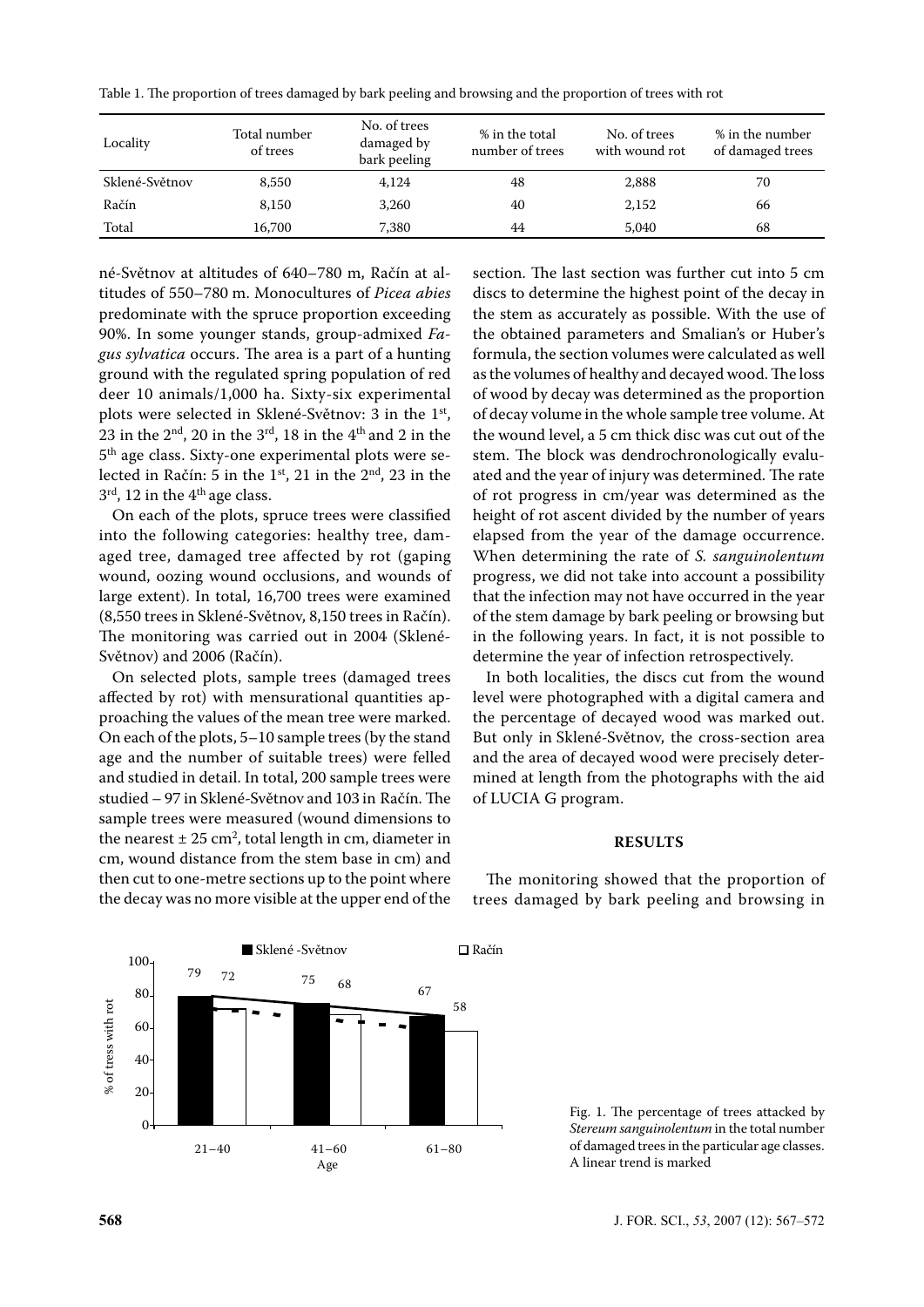

Fig. 2. Relationship between the stem volume affected by *S. sanguinolentum* rot and the time elapsed from bark peeling or browsing damage

Sklené-Světnov locality was slightly higher than in Račín. The same locality had the highest percentage of stems attacked by *S. sanguinolentum* (Table 1). The percentage of rot occurrence in both localities decreases with the age of stands (age class), with linear trends showing a very similar course (Fig. 1).

Some properties of the decay were analysed from 200 sample trees felled on the plots. Bark peeling damage occurred when the age of trees was between 4 and 48 years. The size of open wounds ranged from 50 to  $1,650$  cm<sup>2</sup> in the sample trees. One to sixty years (16 years on average) in Sklené-Světnov and four to forty-two (18 years on average) in Račín had elapsed from the year of bark peeling or browsing damage to the year of monitoring. The decay column ascended to a height of 0.2–8.0 m and its mean volume was  $0.11 \text{ m}^3$  (0.11 m<sup>3</sup> in Sklené-Světnov,  $0.12 \text{ m}^3$  in Račín). In relative values, rot affected 22 to 70% of the volume of the sample tree stem (42% on average) – 22–70% in Sklené-Světnov (42% on average), 23–70% in Račín (42% on average). The volume of wood devalued by rot correlates positively with a time period elapsed from bark peeling damage (*r* = 0.510, *P* < 0.05). The relationship is a logical result of the rot spread through the stem (Fig. 2).

The area of decayed wood in cross-section at the wound level varied from 3 to 71% (43% on average) in Sklené-Světnov and from 12 to 83% (47% on aver-

age) in Račín. The percentage of cutting face affected by rot correlates positively with the height of the rot ascent in the stem  $(r = 0.665, P < 0.05)$ . There is also a correlation between the area of decayed (discoloured) wood at the wound level and the volume of decay in the stem  $(r = 0.573, P < 0.05)$  given by the regularities of rot spreading and stem geometry.

The average annual vertical spread of rot through a stem decreased with the stand age or with its age class (Table 2, Fig. 3). The average annual vertical spread of the *S. sanguinolentum* rot through a stem correlates negatively with the time period elapsed from the stem damage (Fig. 4) both in the aggregate set of sample trees  $(r = -0.602, P < 0.05)$  and in particular localities (Sklené-Světnov *r* = –0.767, *P* < 0.05; Račín *r* = –0.630, *P* < 0.05).

The wounded area did not show a significant effect either on the annual vertical spread of rot ( $r = 0.336$ , *P* < 0.05) or on the annual horizontal spread of rot (*r* = 0.128, *P* < 0.05). No significant relationships were found between the wound size and the tree age at the time of damage ( $r = 0.101$ ,  $P < 0.05$ ).

### **DISCUSSION**

The average percentage of trees attacked by decay after bark peeling and browsing by red deer is 70% in Sklené-Světnov and 66% in Račín (Table 1).

Table 2. Average volume affected by rot and annual vertical spread of decay in different age classes (only age class II–IV) as the total of two localities

| Age class                   | Number of<br>sample trees | Volume<br>of sample<br>tree $(m^3)$<br>(average) | Volume of<br>decaved<br>wood $(m^3)$<br>(average) | % of decaved<br>wood volume | Average age<br>of damage | Years from<br>damage<br>(mean) | Rate of<br>vertical<br>spread<br>(cm/year) |
|-----------------------------|---------------------------|--------------------------------------------------|---------------------------------------------------|-----------------------------|--------------------------|--------------------------------|--------------------------------------------|
| II $(21-40 \text{ years})$  | 90                        | 0.14                                             | 0.06                                              | 42                          | 19                       | 14                             | 19.5                                       |
| III $(41-60 \text{ years})$ | 84                        | 0.33                                             | 0.14                                              | 41                          | 32                       | 21                             | 16.6                                       |
| IV $(61-80 \text{ years})$  | 26                        | 0.38                                             | 0.16                                              | 42                          | 33                       | 31                             | 13.3                                       |
| Total                       | 200                       | 0.26                                             | 0.11                                              | 42                          | 26                       | 19                             | 17.4                                       |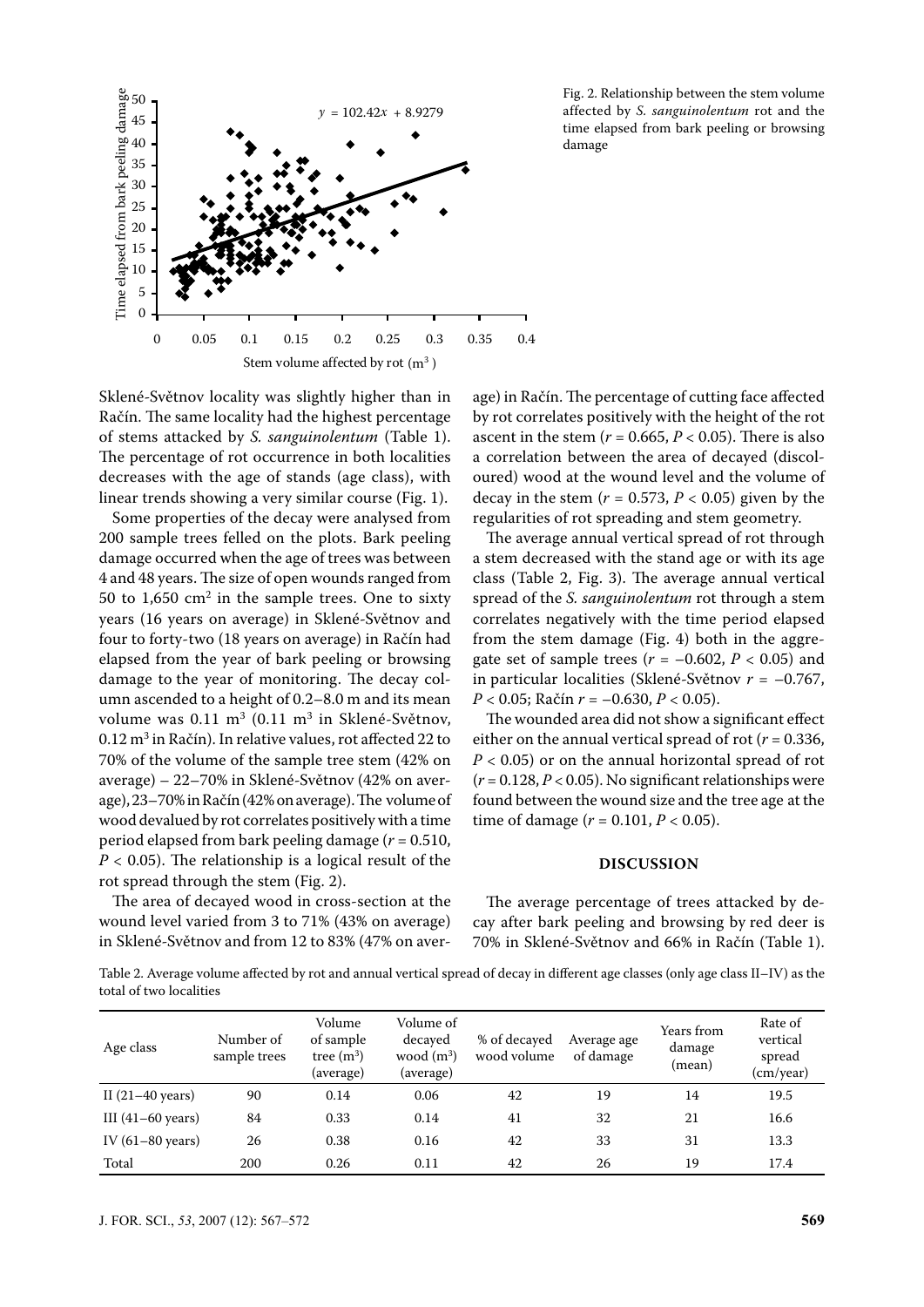

Fig. 3. Annual spread of the rot according to the time elapsed from damage

Fig. 4. Relationship between the vertical rate of the *S. sanguinolentum* rot spread and the time elapsed from bark peeling or browsing damage

These findings correspond with a number of similar research studies, for example Pechmann and Aufsess (1971) reported 60% of trees with decay. A lower proportion of attacked trees was noted particularly in the Beskids Mountains (Czech Republic) by Čermák et al. (2004) – 49%. In northern Europe the proportion was below 30% (Vasiliauskas et al. 1996; Vasiliauskas, Stenlid 1998a; Veiberg, SOLHEIM 2000) or in the United Kingdom it was about 50% (EL ATTA, HAYES 1987). Higher figures of attack were found in the Drahanská vrchovina Uplands (Czech Republic) by Čermák et al. (2004) – 82%, in Russia by Smirnov (1981) – on average 82%, in Poland by Domanski (1966) – 88% and in Germany by ROEDER  $(1971)$  – 99.7%.

Relationships between the age when trees were damaged by bark peeling or browsing and the percentage of these trees affected by rot could not be verified by our methods. A positive correlation between the frequency of infection and the age when the damage occurred was supported by VASILIAUSKAS et al. (1996). A decreasing trend of the proportion of trees attacked by rot with the age of monitored stands (Fig. 1) needs to be interpreted particularly as a result of tending felling. The rigorous health selection when most damaged trees with visible rot are preferentially removed (with open dry wounds of a large extent or with moist wounds) results in the elimination of a number of trees in the stand only at the expense of trees with rot. The effects of tending felling on the found percentage of attack are significantly higher than the effects of age when the damage by game occurred. Thus, the assumption that the wounds of smaller size originating due to rough bark on older trees participated in the decreasing trend of the proportion of trees with rot was not proved. The correlation between the size of the wound and its age when it originated is not significant. The prevailing origin of stem damage by game at an age of 10 to 35 years can be interpreted by smooth bark and the absence of lower branches protecting the stem of the youngest trees to a certain extent. The preference of stands aged 10 to 40 years was also found in other European studies: 21–40 years (Eckmüllner 1985), 15–30 years (Koltzenburg 1985), 10–20 years (Girompaire, Ballon 1992), 18–38 years (Gill et al. 2000).

The annual vertical spread of rot through a stem ranging from 4 to 63 cm/year corresponds with other data from the Czech Republic determined by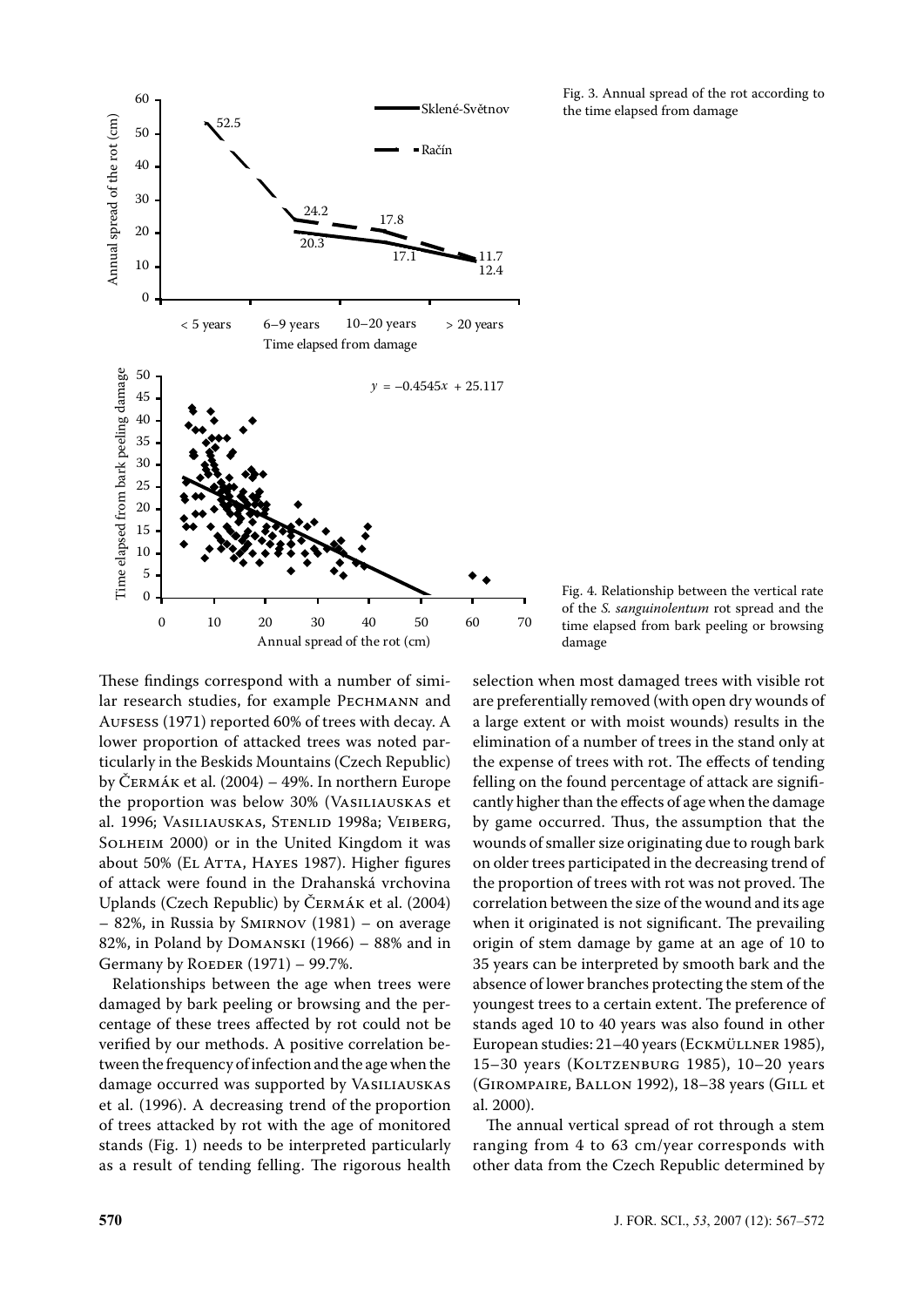Table 3. Rate of vertical spread and horizontal spread (growth of the area of decayed wood in cross-section)

| Locality       | Rate of vertical spread<br>(cm/year) |              | Rate of horizontal spread<br>(cm <sup>2</sup> /year) |          | Average % of decayed wood<br>in cross-section |
|----------------|--------------------------------------|--------------|------------------------------------------------------|----------|-----------------------------------------------|
|                | average                              | range        | average                                              | range    |                                               |
| Sklené-Světnov | 15.3                                 | $4.2 - 37.5$ | 31                                                   | $5 - 78$ | 43                                            |
| Račín          | 19.5                                 | $4.2 - 62.5$ | –                                                    |          | 47                                            |

the same methods; Čermák et al. (2004) reported a range of 1–70 cm/year. The mean rates of rot spread from individual localities correspond to the rates determined in previous studies (PAWSEY, STANKOvicova 1974; Roll-Hansen, Roll-Hansen 1980; VASILIAUSKAS, STENLID 1998b). Data on the lateral spread of rot (31 cm<sup>2</sup>/year, on average 43% of decayed wood in cross-section) in Sklené-Světnov are slightly higher than those reported in the study of VASILIAUSKAS and STENLID (1998b), in which the average proportion of the rot-affected area in crosssection at the place of the wound was 36.8% and the rot spread at an average rate of about  $20 \text{ cm}^2\text{/year.}$ 

The determined negative correlation between the annual vertical spread of rot through a stem and the time elapsed from the stem damage proves the supposed retardation of rot spread with the time elapsed from the stem infection. The same conclusion was also drawn by Čermák et al. (2004). The calculated values of correlation coefficients (see Results) indicate that rot spreads through a stem evenly, both vertically and horizontally (laterally). VASILIAUSKAS and STENLID (1998b) arrived at the same conclusion although the relationship determined by the authors was less significant (*r* = 0.474, *P* < 0.001).

No relationships were found between the wounded area and the rate of vertical or lateral spread of rot. VASILIAUSKAS and STENLID (1998b) came to the same result. Relationships between the size of wounds and the percentage of stems infected by *S. sanguinolentum* were not determined. A number of authors mentioned a higher probability of stem infection by *S. sanguinolentum* (in *Picea sitchensis* as well as *Picea abies*) in larger wounds (LÖFFER 1975; Roll-Hansen, Roll-Hansen 1980; El Atta, Hayes 1987; Gill et al. 2000). However, *Picea abies* is attacked by *S. sanguinolentum* relatively intensively even in cases of small gaping wounds as supported by this paper and by other papers (Gregory 1986; Gill 1992; Gill et al. 2000). Roll-Hansen and Roll-Hansen (1980) or Vasiliauskas et al. (1996) reported that wounds larger than 50  $\text{cm}^2$ showed good conditions for infection. Considering the present conditions it is possible to suppose that the noticeable effect of the size of wounds on rot penetration and spread is particularly evident in

smaller wounds. In larger wounds, the rate of rot occurrence does not markedly increase any more. ROEDER (1971) even stated that in wounds longer than 120 cm it was not possible to find a significant relationship between the time elapsed from damage and the vertical spread of rot in the stem. In addition to the size of the wound on the stem surface a certain role can also be played by its depth. The infection by *S. sanguinolentum* rather occurs, to a greater extent, in stems where wood was damaged as well, compared to stems where only bark was damaged (Pawsey, Stankovicova 1974).

#### **R e f e r e n c e s**

- BALEK J., 2001. Hniloby dřeva dlouho přehlížený problém. Zprávy lesnického výzkumu, *46*: 117–118.
- ČERMÁK P., JANKOVSKÝ L., GLOGAR J., 2004. Progress of spreading *Stereum sanguinolentum* (Alb. et Schw.: Fr.) Fr. wound rot and its impact on the stability of spruce stands. Journal of Forest Science, *50*: 360–365.
- DOMANSKI S., 1966. Próba fytopatologicznej oceny swierkow ospalowanych przez zwierzyne w Karkonoszach. Folia Forestalia Polonica – Serie A Leśnictwo, *12*: 157–174.
- ECKMÜLLNER O., 1985. Die Schal- und Ruckeschaden in Wirtschaftswald/Hochwald. Ergebnisse der österreichischen Forstinventur 1971–1980. Zentralblatt für das Gesamte Forstwesen, *102*: 190–214.
- EL ATTA H.A., HAYES A.J., 1987. Decay in Norway spruce caused by *Stereum sanguinolentum* Alb. & Sch. Ex. Fr. developing from extraction wounds. Forestry*, 60*: 101–111.
- GILL R., 1992. A review of damage by mammals in north temperate forests: 3 Impact on trees and forests. Forestry, *65*: 683–686.
- GILL R., WEBBER J., PEACE A., 2000. The economic implications of deer damage. [Final Report for The Deer Commission for Scotland.] Wrecclesham, Forest Research Agency.
- GIROMPAIRE L., BALLON P., 1992. Conséquences de l'écorçage du cerf elaphe dans le Massif des Vosges Alsaciennes. Revue forestière française*, 44*: 501–511.
- GREGORY S.C., 1986. The development of stain in wounded Sitka spruce stems. Forestry, *59*: 199–208.
- KOLTZENBURG C., 1985. Schutzwirkung durch mechanischbiologischen Schalschutz in Fichtenbestanden. Forst und Holzwirt, *40*: 471–475.